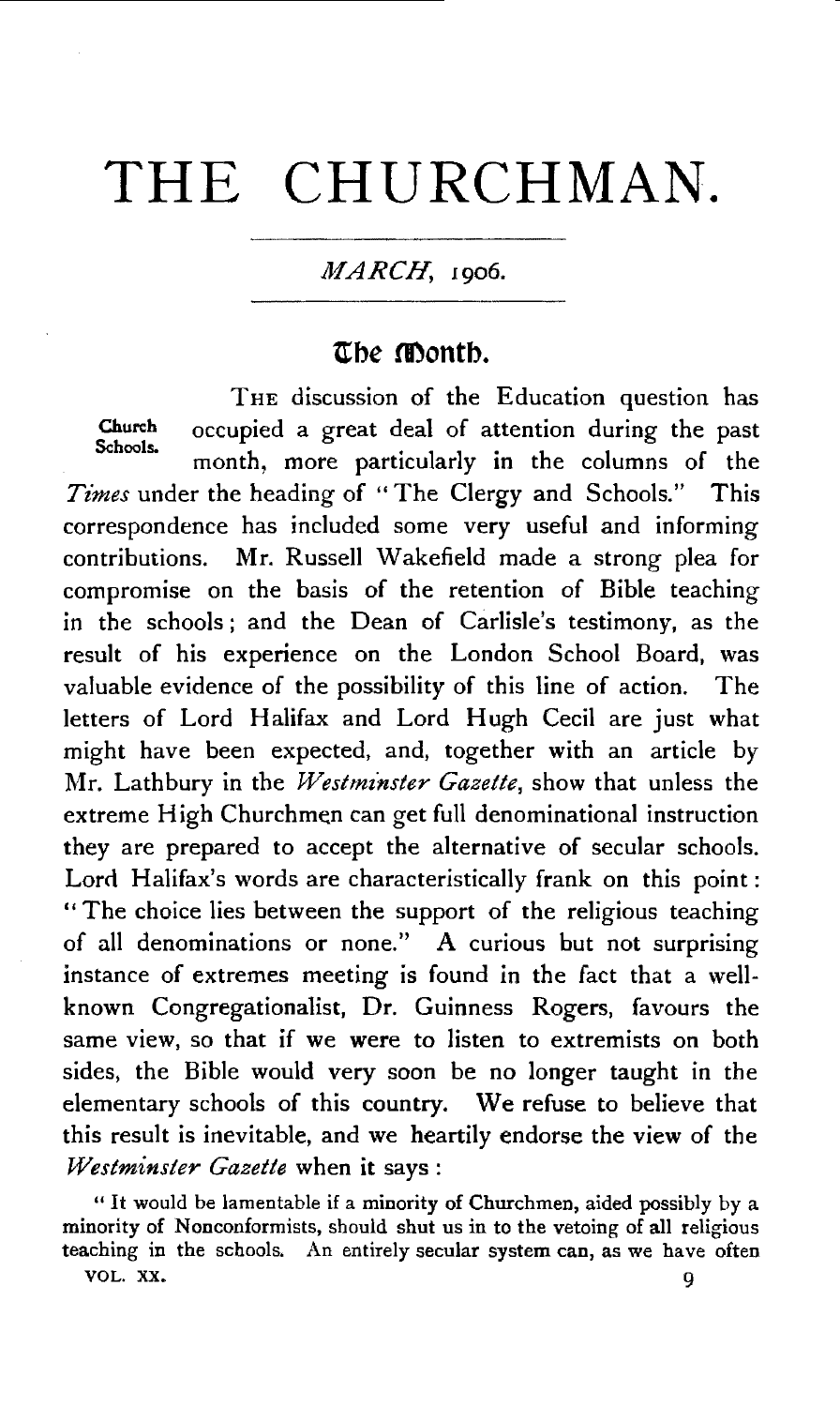### 130 THE MONTH

pointed out, be easily demonstrated to be the most logical; but the broad fact remains that it is not what the bulk of public opinion desires to see."

In this connection we cannot refrain from expressing our profound regret that a Bishop of such great influence, and on many current questions with so true an insight, as the Bishop of Birmingham, should be committed to the impossible position of concurrent endowment as the only policy for Church schools. Dr. Gore actually urges that the parents shall determine the kind of religious teaching and the kind of teachers to give it, and "that the State shall impartially facilitate the teaching of the religion chosen by the parents." Such a policy is utterly impracticable, and if pressed would lead directly and immediately to a system of secular education.

It is curious to note the almost entire forget-A Fact fulness on the part of Lord Halifax and his followers of the one fact which rules the situation : we mean the fact of the Church schools being now on the rates. It is obviously impossible that these schools can continue to be exactly as they were before rate-aid came in. Archdeacon Sinclair, in the *Layman,* shows this very clearly by once again calling attention to Archbishop Temple's wise words on the point. Concurrent endowment for all denominations is an impossible policy, especially from the educational and practical standpoint, and it is useless for Churchmen to advocate it with any hope of success. Those Churchmen, therefore, who will be content with nothing short of full denominational teaching and an entirely Church atmosphere, must be prepared to pay for it and maintain their schools apart from the rates. Those, on the other hand, who value most of all the presence and influence of the Bible and its teaching in our elementary schools, will be prepared to consider any fair and just plan by which this inestimable benefit may be preserved to our children. The letters in the Times from such representative men as Bishop Welldon, the Deans of Carlisle and Ripon, Canon Wilson, Mr. Russell \Vakefield, and, above all, the Bishop of Carlisle, together with communications to the *Record* from several leading Evangelical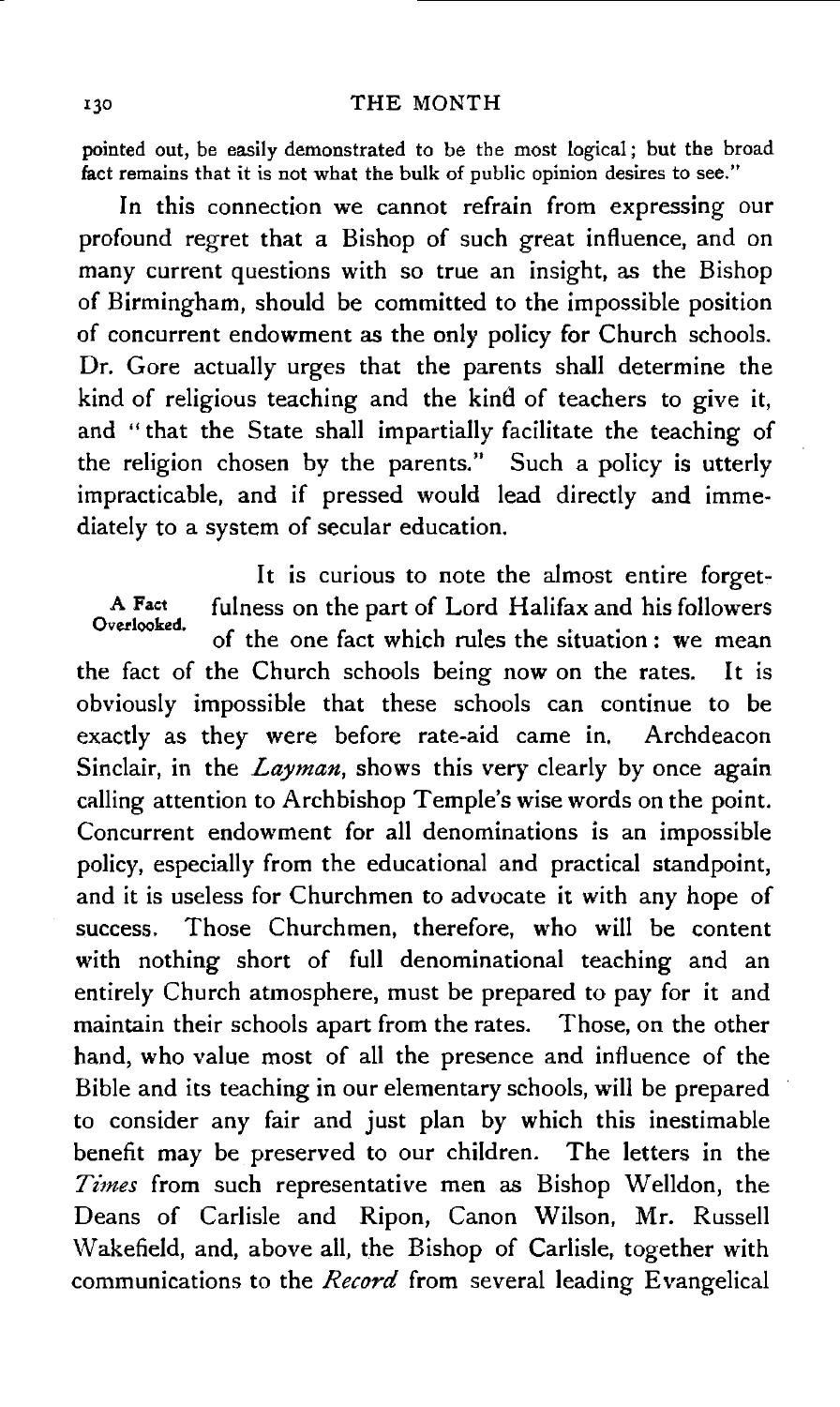Churchmen, plainly show that such a policy is commending itself to the great central body of Churchmen, and we believe that it will win for itself more and more support, and become one of the main principles of the new arrangements.

In nearly all of the letters from Churchmen on The True the Education question, attention has been almost National entirely concentrated on Church schools, to the<br>Policy, appealing formation of the fact that a same large practical forgetfulness of the fact that a very large number of Church children receive their education in Provided schools. Any policy of religious education should surely take account of these, and yet this phase of the question is constantly overlooked. To insist on denominational instruction in Church schools is likely to lead not only to the virtual loss of these schools to the Church, but also to a still greater catastrophethe loss of religion in Council schools. On the other hand, a policy of Bible-teaching for all schools alike would ensure a religious education for all the children of the land, subject, of course, to the conscience clause for non~Christian parents. Is not this worth securing ? There must be a large proportion of Church of England children among the millions now being educated in Provided schools *;* and to feel that all these, as well as those in Church schools, are being taught the Bible day by day would be a profound satisfaction to all who love their country and desire to see the children growing up in the fear of God.

We wish we could print *in extenso* the admirable A Wise and weighty letter by the Bishop of Carlisle which Pronounce- appeared in the *Times* of February 12. It was in every way a wise, forceful, and statesmanlike utterance. Bishop Diggle had no difficulty in disposing of Lord Hugh Cecil's reference to baptism by showing that baptism introduces not to a denomination, but to a Church government. He then pointed out what the State can and cannot do, and we

commend the following words to all our readers:

"Obviously the duty of the State is with fundamental, not denominational, religion. No State can wisely discard the immeasurable value of the religious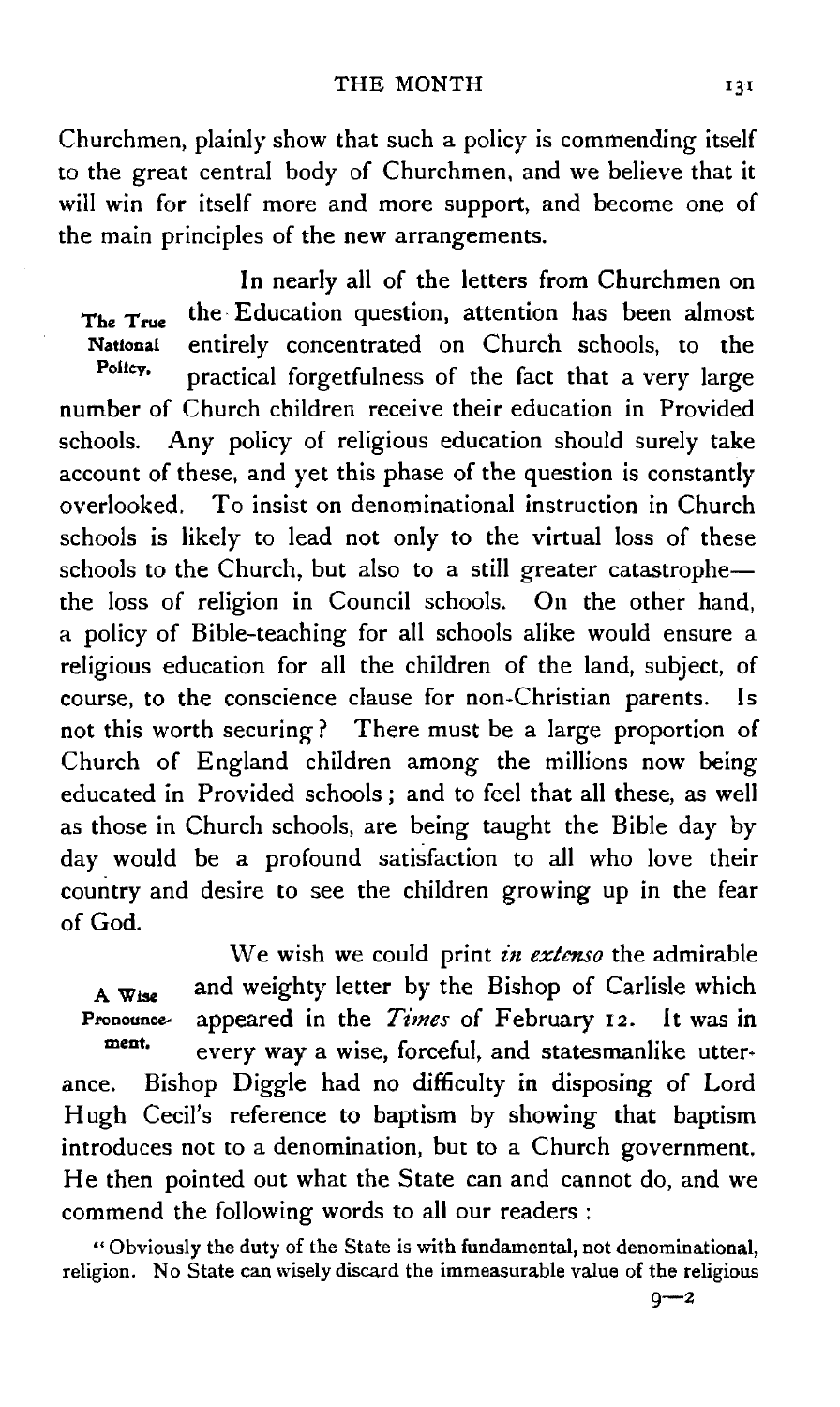training of its children. There is no foundation of noble morals so sure and stable as religion ; nor any foundation for good citizenship so strong and firm as noble morals. There are not many steps in the descent from a nonreligious to a non-moral nation, and from a non-moral nation to a nation in ruins. A wise State, therefore, will show itself very solicitous in the matter of religious education. But religious education of what sort? Surely of the sort common to next to all of the denominations and the overwhelming majority of parents, the minority of Unitarians and others being so small that no difficulty would be found in making ample provisions for their just requirements. The experience of the London School Board and of other great boards and education authorities throughout the land has proved that no practical difficulty is found in framing such a syllabus of common Catholic Christianity, and that the results of the teaching given under this syllabus are not only mentally in the way of knowledge, but spiritually in the way of character, very good. This non-denominational teaching is not sectarian, but Church teaching in the same sense as baptism is not a sectarian but a Church sacrament."

The Real Issue at Stake. With another extract from the Bishop of Carlisle's letter, we leave the subject for the present:

" The dread spectre of sectarian education has arisen above the horizon. The rescue both of the children of the State and the State itself from the deadly poisons attending this spectre is the great trumpet of our battle-cry. We believe denominational education in our elementary schools on voluntary lines to be impossible, because of the magnitude of the number of teachers required; and on State-paid lines impracticable in the existing temper of the nation. We cannot, for the sake of the children, afford to wait for Lord Hugh Cecil's centuries and millenniums. Two possible courses lie straight before us-secularism and non-denominational education as part of the school curriculum, supplemented, we earnestly hope, on one or more mornings of every week by facilities for denominational instruction ; and for the sake of countless multitudes of children, especially amongst the poor, whose best, if not only, opportunity of learning of Christ is in the day-school, I most eagerly accept the latter alternative."

Possibly before Easter we shall have the Government Bill before us, and we hope it will be framed along the lines of Mr. Birrell's recent utterances, and will prove such a national and permanent settlement of the question as will insure the greatest good of the greatest number.

The Bishop of Birmingham, in a sermon at Oxford last month, said that the Church of England is just waking up to the consciousness of how little a hold she has of the working classes. \Ve The Church and Labour.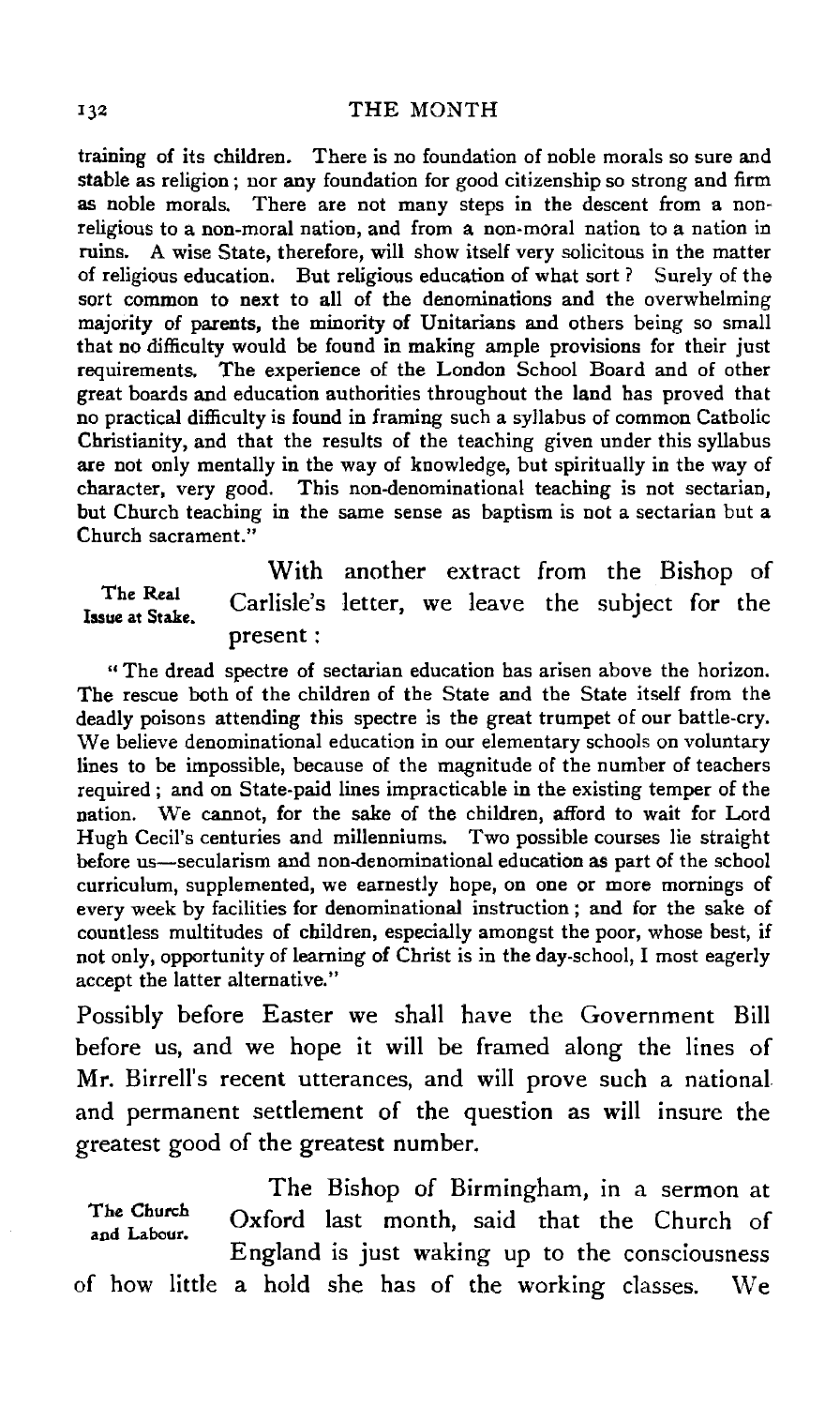welcome this frank confession of what has been felt by many for a long time, but which has been proved beyond doubt and brought into special prominence by the results of the recent Election. Bishop Gore rightly said that the real strength of the Church of England lay in her influence over the poor rather than over the rich, and the Election will prove a great blessing to the Church of England if this fact is brought home definitely to us all. Two things in particular need attention. There must be much more sympathy with social problems on the part of Churchmen of all schools, and it must be proved to demonstration that the Church is directly concerned in the land, housing, unemployed, and other social questions. The Church of England has been regarded far too exclusively as a Church of the rich and middle classes, and while we must never forget the claims of these sections of the community, or limit the Church to any one section, it remains pre-eminently true that she must<sup>\*</sup> make a special appeal to the vast body of the population. Another point of consideration often brought up and as often shelved is the question of our Church services. As things are at present they do not appeal to the average working man. The thought and language of the Prayer-Book are often remote from the interests of the people, while the structure of the services is undoubtedly difficult to follow. Nothing has been more striking from time to time through the ages than the power of adaptation in the Church of Christ. This is inherent in the fact of the indwelling of the Divine Spirit. If the Church of England would display this necessary power, we should soon see what a strong appeal she could make to the people of our land. As it is, we are tied and bound by the chain of our traditions, and the result is that the masses go past our doors uninfluenced for Christ and His Gospel. The Bishop of Stepney's words, in a sermon at St. Paul's last month, put our duty very clearly before us:

" He did not ask that the Church should in the slightest degree identify itself with popular movements for the sake of winning popularity, for its duty was to comprehend every class. It must learn to approach the people, not in any spirit of condescension, but in a spirit of brotherly sympathy. It was impossible for them to reach the people if they were to be bound by the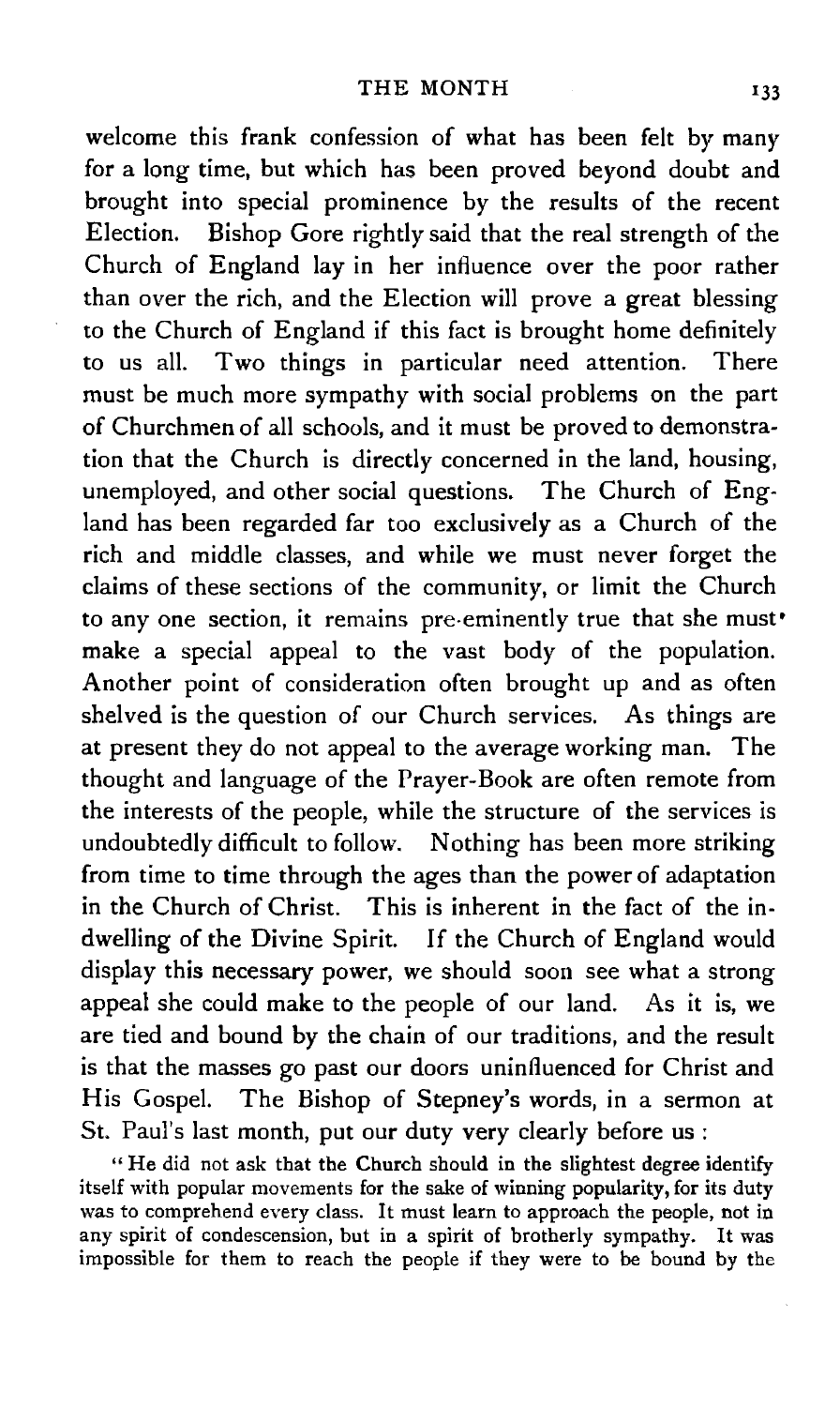#### 134 THE MONTH

services of the Prayer-Book, noble and beautiful as those services were, for that presupposed a certain trained intelligence; the Church must learn to be elastic in its methods of reaching and speaking to the mass of the people. They must come out from behind the entrenchments of their separate parishes, and let the mass of the people see that the Church of England was still capable of acting as one body with a common enthusiasm for the common call which God addressed to men."

Parochial Relief. Another utterance of the Bishop of Birmingham last month is worthy of careful attention. He addressed a meeting of the Christian Social Union in London, and while the entire address is valuable and inspiring, we desire now to call special attention to one point. Here are the Bishop's words:

" There is one thing that I do passionately desire. I am quite certain that in all these matters, in our whole attitude towards the great social problems, and towards the great labour cause, we Churchmen are prejudiced because we have got into quite a wrong relation towards the relief of suffering and poverty and pain. I am as sure as I can be that what is best in the labour of England is in part alienated from the Church, because it has so largely got into the habit of thinking that the people go to church for what they can get. I am certain that a primary part of the policy of the Church is by all the means in its power to labour for the secularization of all matters of relief. Let them be as far as possible made part of the work of the municipality; the work of the body of citizens, the work of the State, without respect to religious differences."

No truer or wiser deliverance has been made on this subject for some time, and, lest anyone should be afraid that if Bishop Gore's proposal were carried out the Church would have no scope and outlet for charity, it may be pointed out that we should still have at least the care of " the household of faith," as well as opportunities for individual Christian beneficence. If the relief of the poor, many of whom have no connection whatever with their parish church, could be separated from the spiritual work of the clergy and their helpers, it would be an incalculable boon. Who does not know and deplore the strong competition between religious bodies by means of doles and other similar inducements ? And who is not aware that endowments for charity from pious founders of former ages are not an unmixed blessing in a parish ?